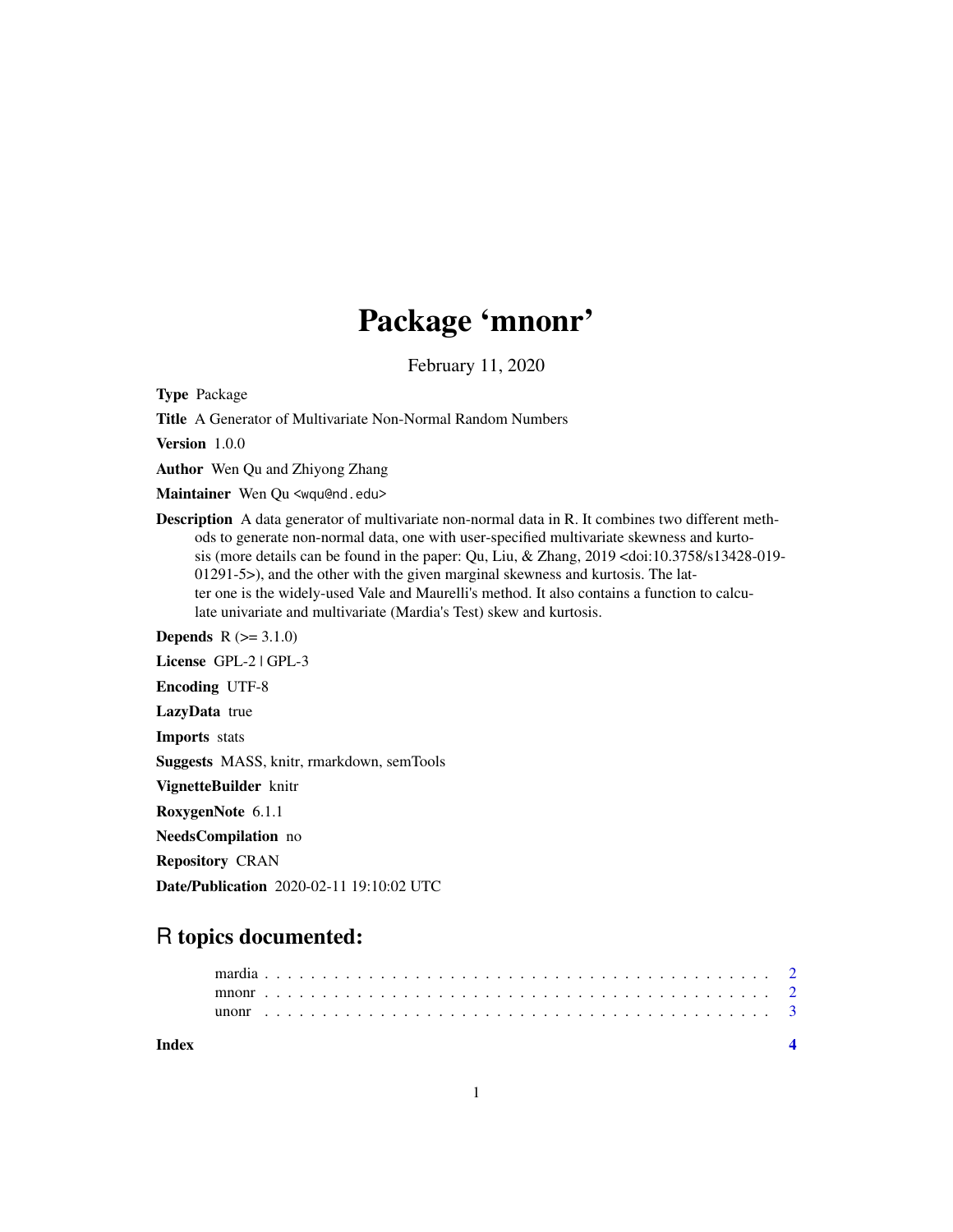<span id="page-1-0"></span>

#### Description

Univariate and Multivariate skewness and kurtosis checker

#### Usage

 $mardia(x, na.rm = TRUE)$ 

#### Arguments

| $\mathsf{x}$ | A data matrix                                                |
|--------------|--------------------------------------------------------------|
| na.rm        | An indication of the missing data, the default value is True |

#### Value

Data information: sample size and number of variables. The marginal and multivariate test (Mardia's Test) of skewness and kurtosis.

| mnonr | Multivariate Non-normal Random Number Generator based on Mul- |
|-------|---------------------------------------------------------------|
|       | tivariate Measures                                            |

#### Description

Multivariate Non-normal Random Number Generator based on Multivariate Measures

#### Usage

mnonr(n, p, ms, mk, Sigma, initial = NULL)

#### Arguments

| n       | Sample size                                                                                                                                          |
|---------|------------------------------------------------------------------------------------------------------------------------------------------------------|
| p       | Number of variables                                                                                                                                  |
| ms      | A value of multivariate skewness                                                                                                                     |
| mk      | A value of multivariate kurtosis                                                                                                                     |
| Sigma   | A covariance matrix (In this function, the generated data are standarized. A<br>correlation matrix is equal to its corresponding covariance matrix.) |
| initial | A vector with 3 numbers for initial polynominal coefficients' (b,c,d). The default<br>setting is $(0.9, 0.4, 0)$ .                                   |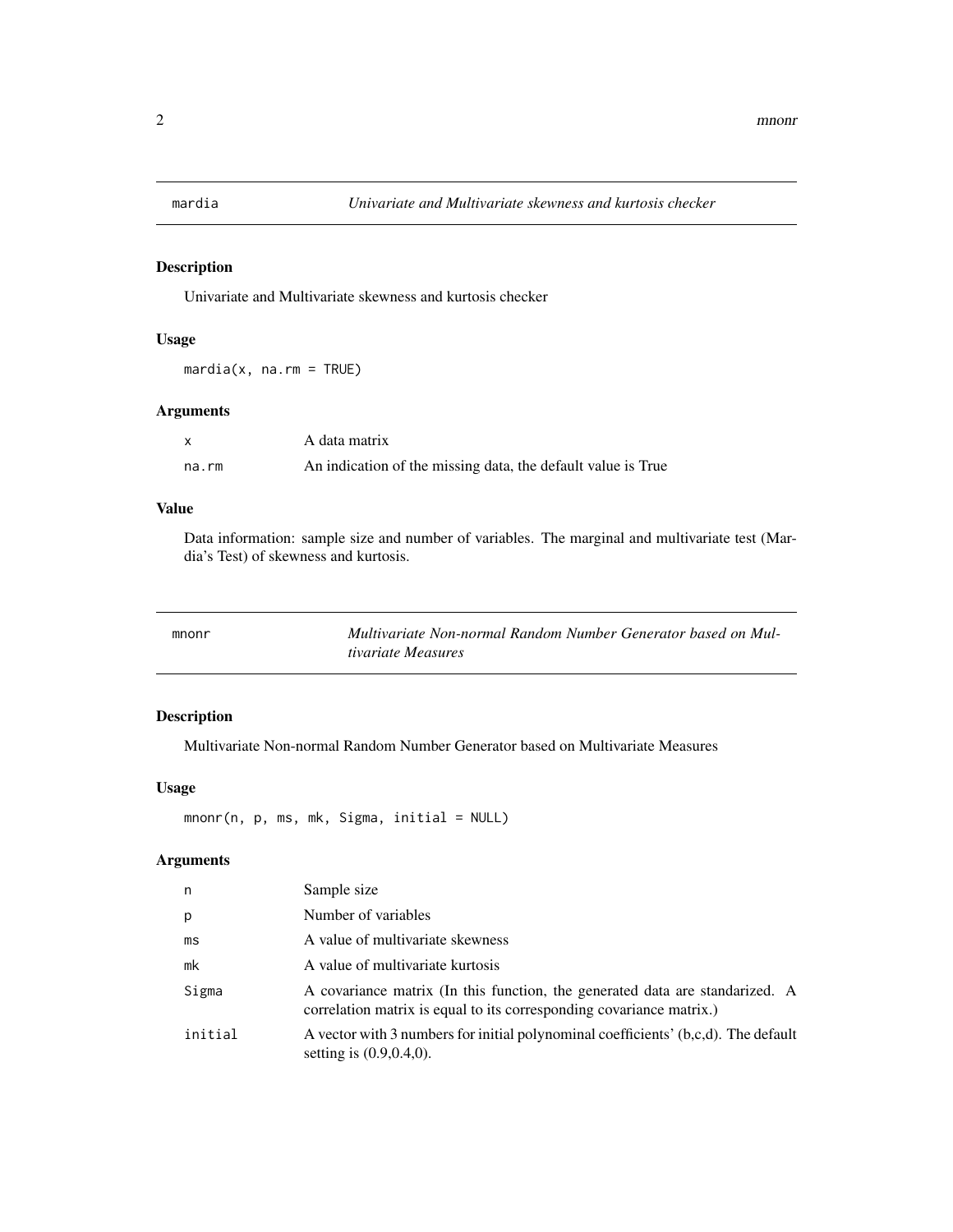#### <span id="page-2-0"></span> $\mu$ unonr  $\frac{3}{2}$

#### Value

A data matrix (multivariate data)

#### Examples

```
mnonr::mnonr(n=10000,p=2,ms=3,mk=61,Sigma=matrix(c(1,0.5,0.5,1),2,2),initial=NULL)
```

| unonr                                          | Multivariate Non-normal Random Number Generator based on |  |  |  |  |  |  |  |
|------------------------------------------------|----------------------------------------------------------|--|--|--|--|--|--|--|
| Marginal Measures (Vale and Maurelli's method) |                                                          |  |  |  |  |  |  |  |

#### Description

Generate Multivariate Non-normal Data using Vale and Maurelli (1983) method. The codes are copied from mvrnonnorm function in the semTools package.

#### Usage

```
unonr(n, mu, Sigma, skewness = NULL, kurtosis = NULL, empirical = FALSE)
```
#### Arguments

| n         | Sample size                                                                                |
|-----------|--------------------------------------------------------------------------------------------|
| mu        | A mean vector                                                                              |
| Sigma     | A covariance matrix                                                                        |
| skewness  | A skewness vector                                                                          |
| kurtosis  | A kurtosis vector                                                                          |
| empirical | If TRUE, mu and Sigma specify the empirical not population mean and covari-<br>ance matrix |

#### Value

A data matrix (multivariate data)

#### References

Vale, C. D. & Maurelli, V. A. (1983) Simulating multivariate nonormal distributions. Psychometrika, 48, 465-471.

#### Examples

```
unonr(1000, c(1, 2), matrix(c(10, 2, 2, 5), 2, 2), skewness = c(1, 2), kurtosis = c(3, 8))
```